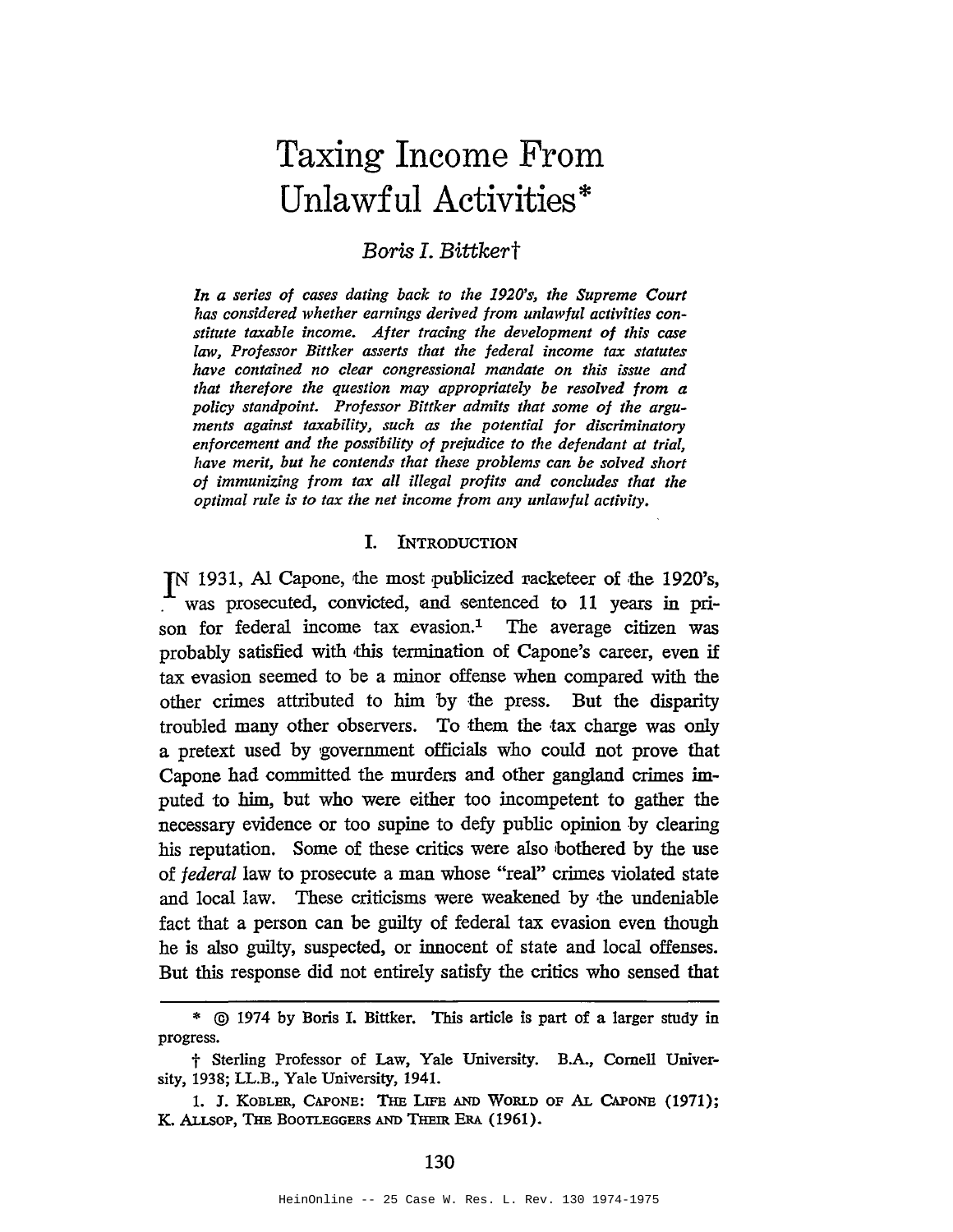Capone's reputation-rather than any provable wrongdoing-had led the Treasury to launch its implacable search for evidence of tax evasion, 'and who also realized that the same suspicions might have prejudiced the jury against him. Thus, latent in the prosecution of AI Capone was an issue that became the subject of intense examination by the United States Supreme Court in later years: Do the fruits of unlawful activity constitute taxable "income," as that term was used by Congress when it enacted the federal income tax statutes?

#### II. Is INCOME FROM UNLAWFUL ACTIVITY TAXABLE?

The sixteenth amendment authorizes Congress to tax "incomes, from whatever source derived." In 1913, when Congress first exercised its authority under the sixteenth amendment, it imposed a tax on net income from a variety of sources, including "any lawful business carried on for gain or profit."2 Three years later, Congress eliminated the qualifying word "lawful" from the statute without saying why the change was made.<sup>3</sup>

With the advent of Prohibition, the Treasury relied on this unexplained change in the law when prosecuting bootleggers for failing to report their income from the unlawful sale of liquor. In several litigated cases, the courts acknowledged that taxing an activity seemed inconsistent with prohibiting it,<sup>4</sup> and that it might be thought degrading for the government to become a "silent partner" in an unlawful business by taxing its profits.<sup>5</sup> Even so, the courts were not willing to conclude that Congress intended to exempt income from unlawful activities. As one appellate court, in *Sullivan v. United States, <sup>6</sup>* put the point:

It does not satisfy one's sense of justice to tax persons in legitimate enterprises, and allow those who thrive by violation of the law to escape. It does not seem likely that Congress intended to allow an individual to set up his own wrong in order to avoid taxation, and thereby increase the

*5. See, e.g.,* Steinberg v. United States, 14 F.2d 564, 569 (2d Cir. 1926) (Manton, J., concurring), *quoted at* text accompanying note 33 *infra.*

<sup>2.</sup> Revenue Act of 1913, ch. 16, § 2B, 38 Stat. 167 (emphasis added).

<sup>3.</sup> Revenue Act of 1916, ch. 463, § 2(a), 39 Stat 757 (now INT. REv. CODE OF 1954, § 61).

*<sup>4.</sup> See, e.g.,* Steinberg v. United States, 14 F.2d 564, 566 (2d Cir. 1926). *But see* United States v. Stafoff, 260 U.S. 477, 480 (1922), imposing an excise tax on liquor prohibited by the National Prohibition Act: "Of course Congress may tax what it also forbids."

<sup>6.</sup> 15 F.2d 809 (4th Cir. 1926), *rev'd,* 274 U.S. 259 (1927).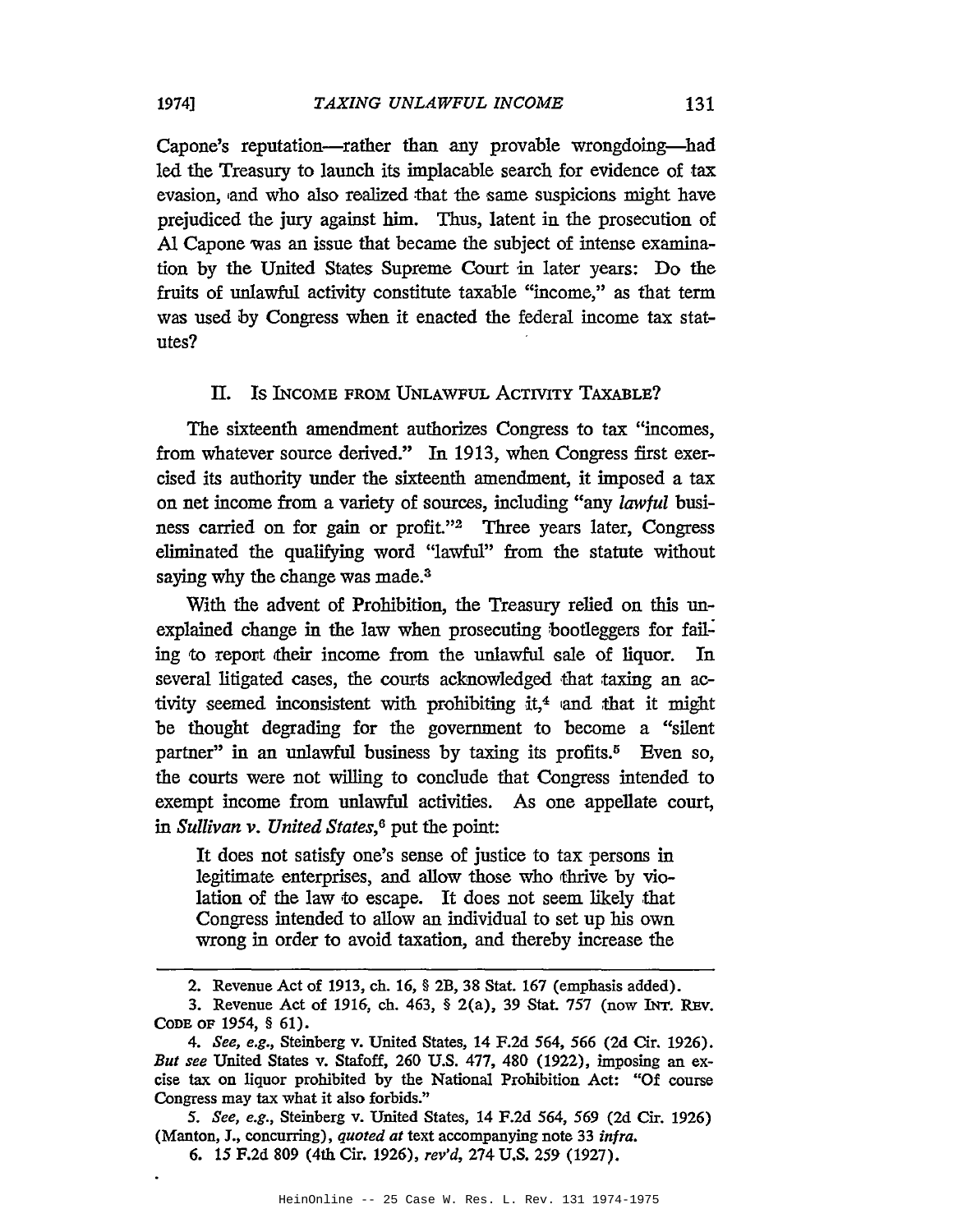burdens of others lawfully employed. The problem which Congress had to consider was not so simple as that presented by the case of one whose entire income is earned in a business which offends against a national law of uniform application. Activities lawful in one state of the Union may be unlawful in another. The operations of individual men in the prosecution of their business enterprises are sometimes within and sometimes without the pale of the law. Great aggregations of capital, which have a place in the popular mind, far above the sordid level of the illicit distiller, and the common criminal, sometimes find it profitable to ignore the laws of the state or of the nation. The complexities of the situation are without number. Can it be said that in all such cases Congress intended to tax the law-abiding, and let the criminal go free?7

The court's answer to its own question was a surprising compromise. It held that the bootlegger's income was taxable, but that the privilege against self-incrimination, granted by the fifth amendment, protected him against prosecution for failing to file a tax return that required disclosure of his illegal activities. As a practical matter, this decision evidently meant that the government could collect taxes from a bootlegger if it could prove, without aid from him, how much income he received, but that no criminal penalties could be imposed unless he filed a demonstrably false return instead of none at all.

When the Treasury appealed this decision to the Supreme Court, however, it got a more palatable result. Expressing no embarrassment about letting the government share in the profits of an unlawful business, the Court said curtly: "We see no reason . . . why the fact that a business is unlawful should exempt it from paying the taxes that if lawful it would have to pay."s The opinion (by Mr. Justice Holmes) used only a few more words to dispose of the defendant's claim that the fifth amendment exempted him from filing a return:

Most of the items [called for by the return] warranted no complaint. It would be an extreme if not an extravagant application of the Fifth Amendment to say that it authorized a man to refuse to state the amount of his income because it had been made in crime. But if the defendant desired to test that or any other point he should have tested it in the return so that it could be passed

<sup>7.</sup> 15 F.2d at 811. *See also* Steinberg v. United States, 14 F.2d 564 (2d Cir. 1926).

<sup>8.</sup> United States v. Sullivan, 274 U.S. 259, 263 (1927).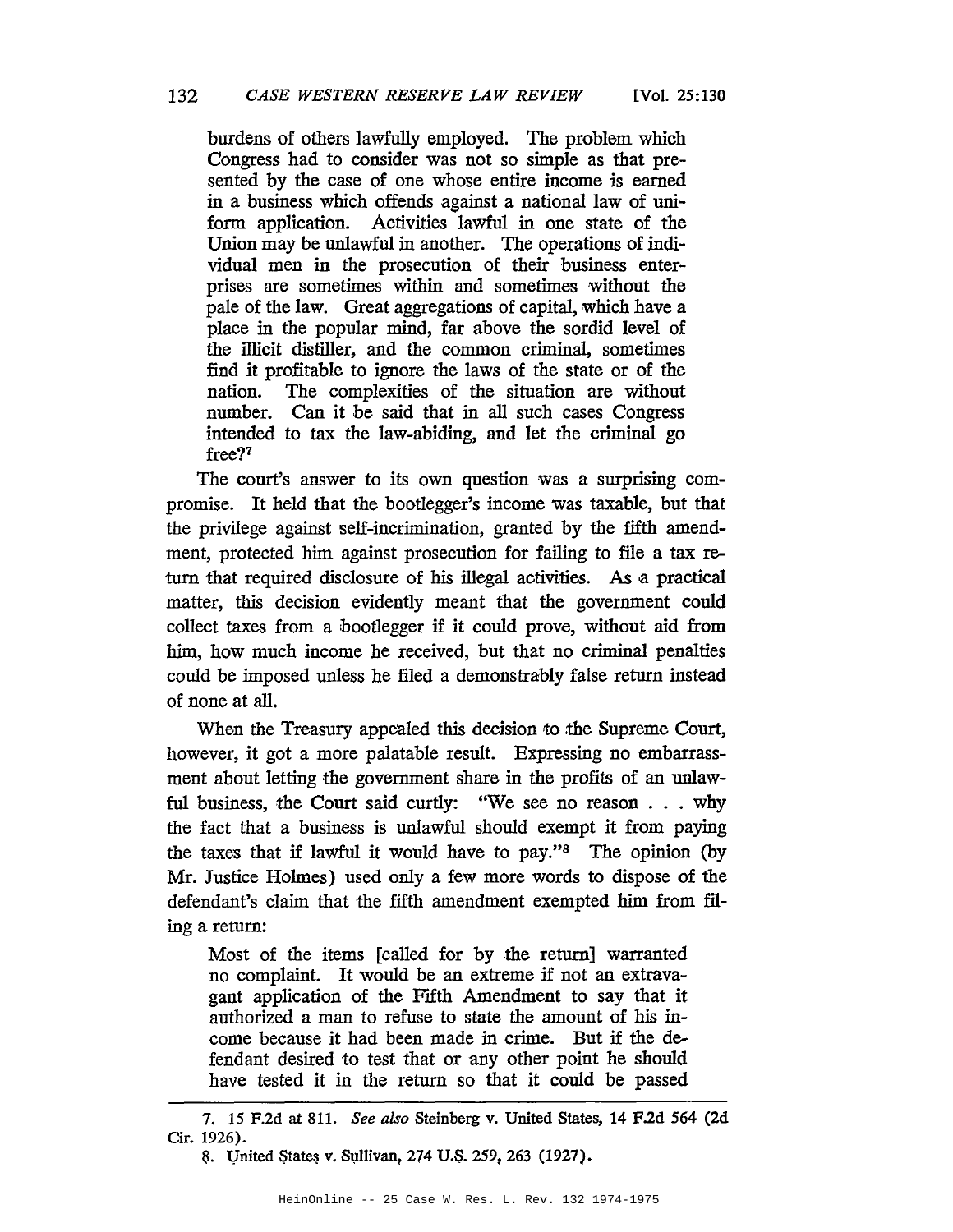upon. He could not draw a conjurer's circle around the whole matter by his own declaration that to write any word upon the government blank would bring him into danger of the law.9

Although the *Sullivan* case was decided by the Supreme Court in 1927, the scope of the privilege against self-incrimination, so far as tax returns are concerned, remains unclear to this day. When income from unlawful activities is reported, the taxpayer often supplies his name, address, and net income (usually in round figures, with such laconic labels as "miscellaneous income" or "income from various sources") and leaves the rest of the return blank. Returns that are this terse invite intensive scrutiny by the Internal Revenue Service, but taxpayers are rarely prosecuted for failing to supply more information, either because the fifth amendment is thought to protect them against making further disclosures or because juries are not likely to convict for mere silence. Instead, revenue agents endeavor to verify the amounts listed on the tax return by reconstructing the taxpayer's financial history-his purchases, investments, loans, and so on.

The scope of the *Sullivan* opinion was cloudy in another respect. It may be that the customers of the defendant in that case, having purchased bootleg liquor from him voluntarily, were not entitled under state law to get their money back. Thus, the Supreme Court did not speak explicitly to the taxability of an unlawful activity in which the wrongdoer can be compelled by his victims to disgorge the fruits of his crime (e.g., embezzlement or burglary). Can he be said to realize "income," in view of his obligation to pay back whatever he has taken? Should he be treated like a person who borrows from a bank, and is not taxed on the borrowed funds because he has a duty to repay the loan?

When the Supreme Court first addressed this issue, in *Commissioner v. Wilcox10* it accepted the "borrower" analogy and held (with one Justice dissenting) that embezzled funds are not taxable:

[T]axable income [does not] accrue from 'the mere receipt of property or money which one is obliged to return or repay to the rightful owner, as in the case of a loan or credit. ...

... Moral turpitude is not a touchstone of taxability. The question, rather, is whether the taxpayer in fact received a statutory gain, profit or benefit. That the tax-

<sup>9.</sup> ld. at 263-64.

<sup>10.</sup> 327 U.S. 404 (1946).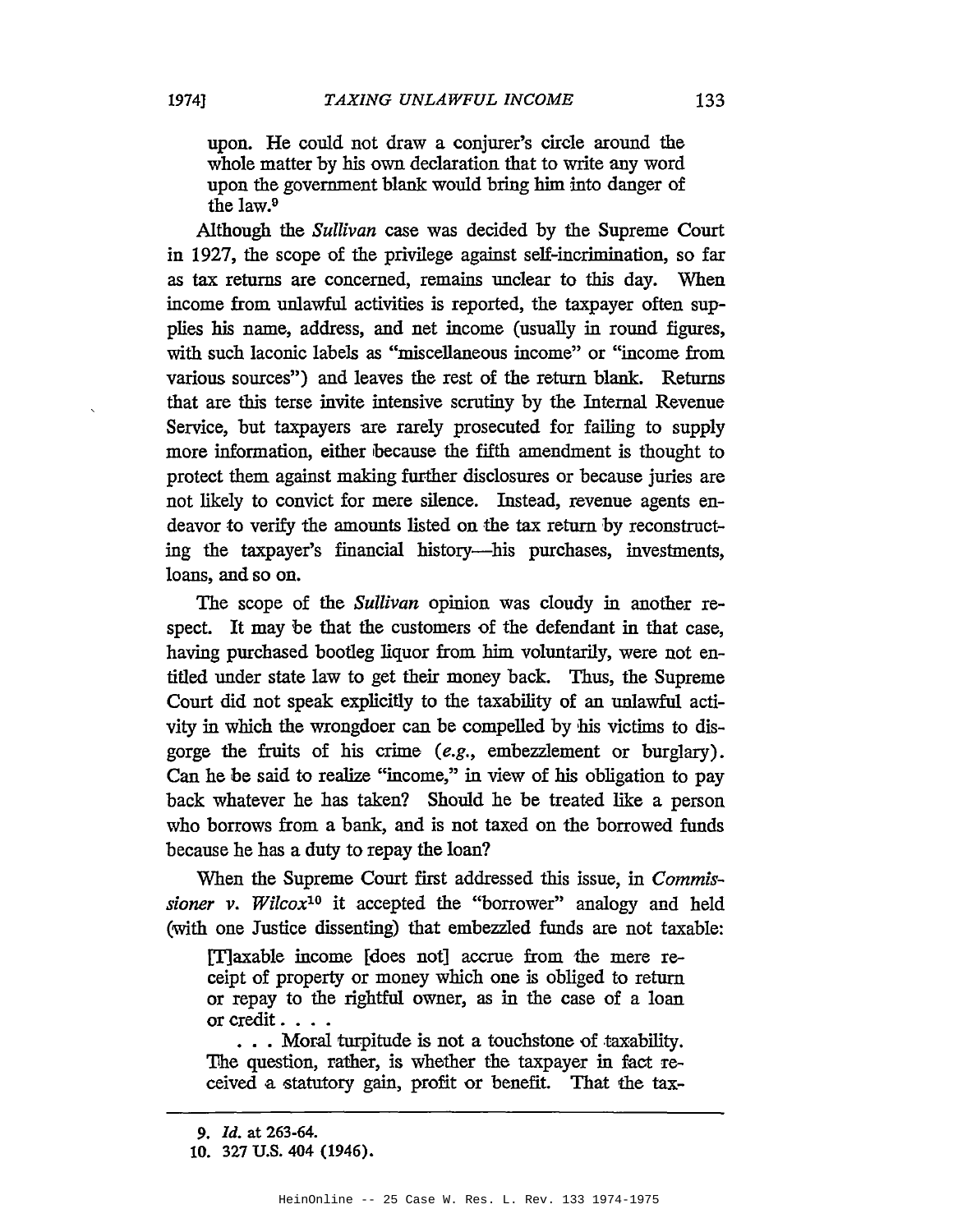payer's motive may have been reprehensible or the mode of receipt illegal has no bearing on the application of [the taxing statute].<sup>11</sup>

In support of this holding, the Court asserted that the victim's chance of recovering from the wrongdoer would be jeopardized if the wrongdoer were required to pay part of the embezzled funds to satisfy his tax liability. In point of fact, the defendant in *Wilcox* had dissipated the embezzled funds in gambling, and hence could probably not reimburse his victim's losses. But the Court held that this fact was irrelevant: "IT]axability is determined from the circumstances surrounding the receipt and holding of the money rather than by the disastrous use to which it is put." $12$  The Court left open the possiblity that the embezzler would become taxable if he retained the funds until his obligation to repay was terminated by the statute of limitations or by an act of forgiveness on the part of the victim.

Six years later, the Supreme Court had to decide whether the defendant in *Rutkin v. United States18* was taxable on \$250,000 extorted by him from an ex-partner in a "high seas venture" *(i.e.,* bootlegging) by threats to kill the victim and his family. In theory, extortion resembles embezzlement in imposing an obligation on the wrongdoer to reimburse his victim on demand. But in practice an extortioner is less likely to be asked for repayment; if the victim's fear of exposure or violence keeps him from complaining to the police when he is first approached, he will probably remain silent thereafter. For this reason, the Supreme Court held in the *Rutkin* case that extorted funds are taxable:

An unlawful gain, as well as a lawful one, constitutes taxable income when its recipient has such control over it that, as a practical matter, he derives readily realizable economic value from it. . .. That occurs when cash, as here, is delivered by its owner to the taxpayer in a manner which allows the recipient freedom to dispose of it at will, even though it may have been obtained by fraud and his freedom to use it may be assailable by someone with a better title to it.<sup>14</sup>

This decision evoked a vigorous dissent by four of the nine Justices, who could see no valid distinction between embezzled and extorted funds:

*<sup>11.</sup> Id.* at 408.

*<sup>12.</sup> Id.* at 409.

<sup>13.</sup> 343 U.S. 130 (1952).

<sup>14.</sup> *Id.* at 137.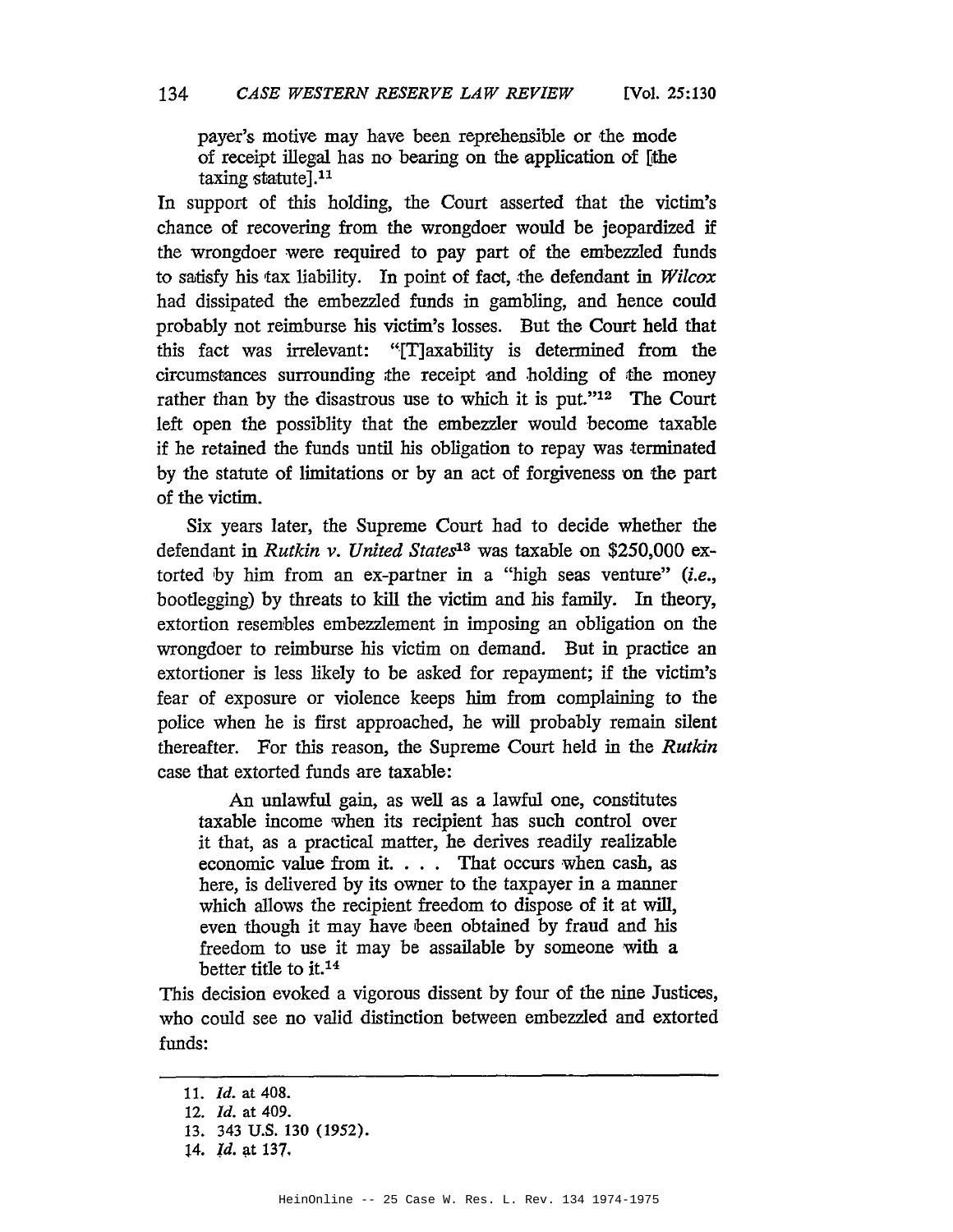We ... pointed out [in the *Wilcox* case] that the embezzler had no bona fide legal or equitable claim to the money, was under a definite legal obligation to return it to its rightful owner, and consequently had no more received the kind of "gain" or "income" which Congress has taxed than if he had merely borrowed money. One who extorts money not owed him stands in this precise situation. He has neither legal nor equitable claim to the extorted money and is under a continuing obligation to return it to its owner.<sup>15</sup>

The dissenters were not prepared, however, to extend the "borrower" analogy to criminal activity that was sufficiently sustained and regular to constitute a "business." Acknowledging that "some states have laws which under special circumstances permit some particular groups to assert a legal claim for recovery of gambling losses or money paid for bootleg liquor,"16 they asserted that "bootleggers and gamblers are engaged in going businesses and make regular business profits which should be taxed in the same manner as profits made through more legitimate endeavors."17 If such a taxpayer actually makes a refund to a customer, the dissenting Justices would allow him to deduct the amount when paid (just as an ordinary businessman can deduct refunds to customers victimized by false advertising or other improper business practices); all other receipts of an unlawful "business" would be taxable despite the theoretical obligation to make restitution. Thus, it was only the "sporadic loot of an embezzler, an extortioner or a robber"18 that these Justices would have exempted from tax.

It is not clear whether the line between "business profits" and "sporadic loot" was to be based on the type of unlawful activity engaged in by the taxpayer, or the number of transactions. If an amateur bootlegger was obligated by state law to make refunds to his infrequent customers, would they tax his profits as "business income" or exempt them as "sporadic loot"? Conversely, if the defendant in the *Rutkin* case had decided to make a career of extortion, would the dissenting Justices have classified his profits as taxable ''business income" rather than tax-exempt "sporadic loot"?

Though they left these questions unanswered, the dissenters' prediction that the majority's distinction in the *Rutkin* case between embezzlement and extortion was not viable proved to be correct.

<sup>15.</sup> *Id.* at 139-40.

*<sup>16.</sup> Id.* at 140.

*<sup>17.</sup> Id.* at 140-41.

<sup>18.</sup> *Id.* at 141.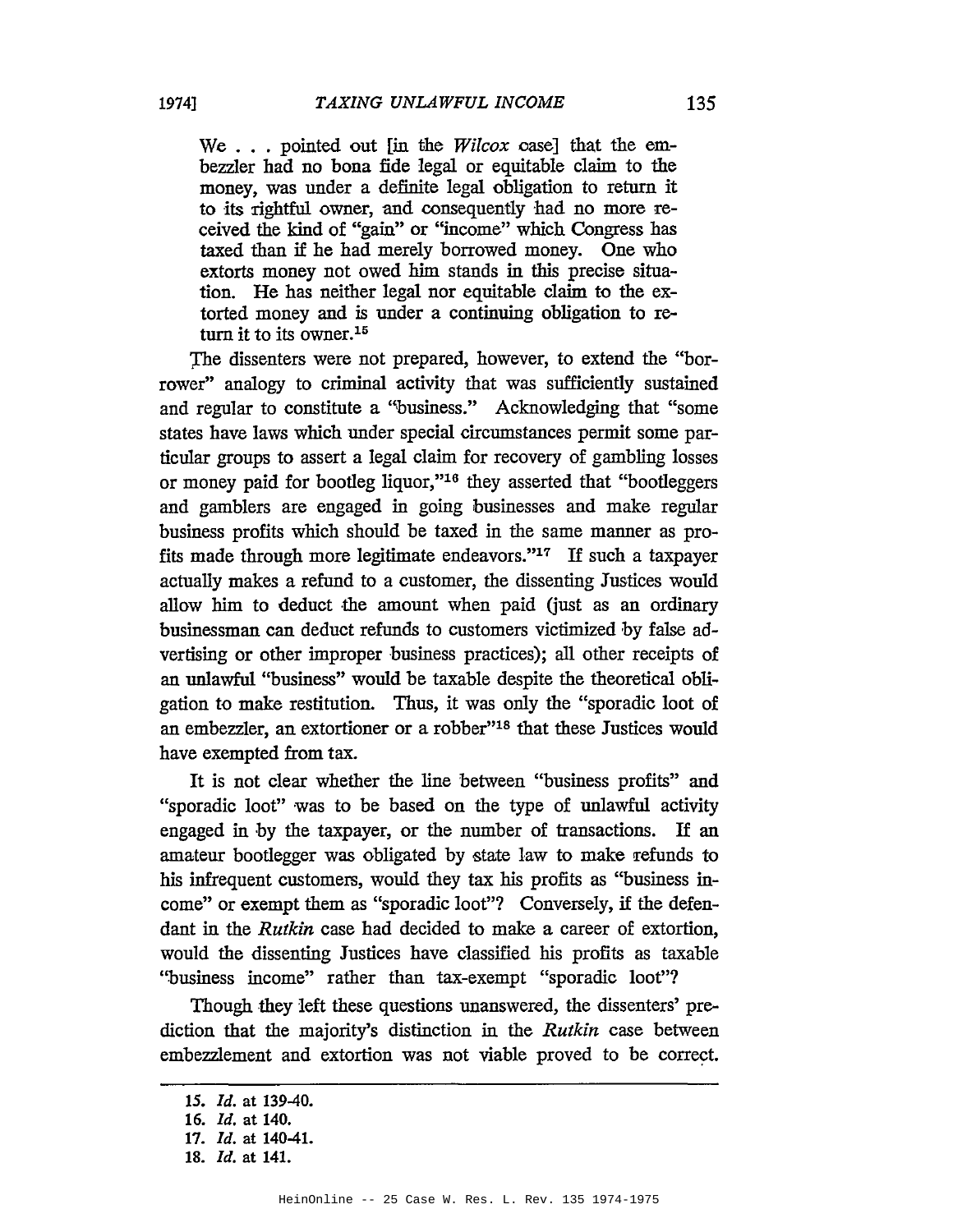Less than 10 years later, in *lames v. United States19* (involving a union official who had embezzled more than \$700,000 from his union and a related insurance company), the Court announced that income from illegal activity is taxable despite the recipient's legal obligation to make restitution. The offsetting liability should be disregarded, according to Mr. Chief Justice Warren, because the taxpayer himself does not intend to honor this obligation and because "as a practical matter" he has enough control over the funds to derive economic value from them.20 The majority in *James* went on to say that if the taxpayer actually made restitution to his victim, he would be entitled to a deduction in the year of repayment. Save for ambiguous cases in which the wrongdoer succeeds in persuading the Internal Revenue Service or the courts that he "borrowed" the disputed funds and intended to repay them, the *James* case evidently embraces all illegal receipts. Three Justices dissented on the ground that the *Wilcox* case correctly interpreted the Internal Revenue Code in holding that no "income" is realized by an embezzler, and two of the three implied that the same principle should be applied to funds obtained by extortion.21

Throughout this tortuous judicial history, the Justices have agreed in principle that Congress did not intend to differentiate between honest and dishonest taxpayers, and that "income" is taxable whether generated by legal or illegal activities. Once accepted, this principle could be easily applied if the wrongdoer had no obligation to repay his profits (e.g., gambling profits realized by a professional gambler in a game with other professionals). But no case actually came before the Court with an explicit finding that the taxpayer was free of any offsetting liability, and ordinarily the wrongdoer is obligated to make restitution to the victim (or, in some circumstances, to the state). Much can be said, however, for the approach of the *James* case, which disregards the wrongdoer's theoretical duty

<sup>19.</sup> 366 U.S. 213 (1961).

<sup>20.</sup> Burnet v. Wells, 289 U.S. 670, 678 (1933), established that, in the case of the honest taxpayer, tax liability can rest on the enjoyment of substantial benefit from the funds.

<sup>21.</sup> Six of the Justices on the James Court dissented from at least part of the plurality's decision to overrule *Wilcox* but to apply the new rule to criminal prosecutions only if arising thereafter. Dissenting from the plurality's decision to overrule were Justices Black, Douglas, and Whittaker, 366 U.S. at 225-41, 248-58. Justices Black and Douglas added that if *Wilcox* could not be reconciled with *Rutkin,* where the Court had held that an extortioner's income was taxable, it was the latter case that should be overruled. *ld.* at 240.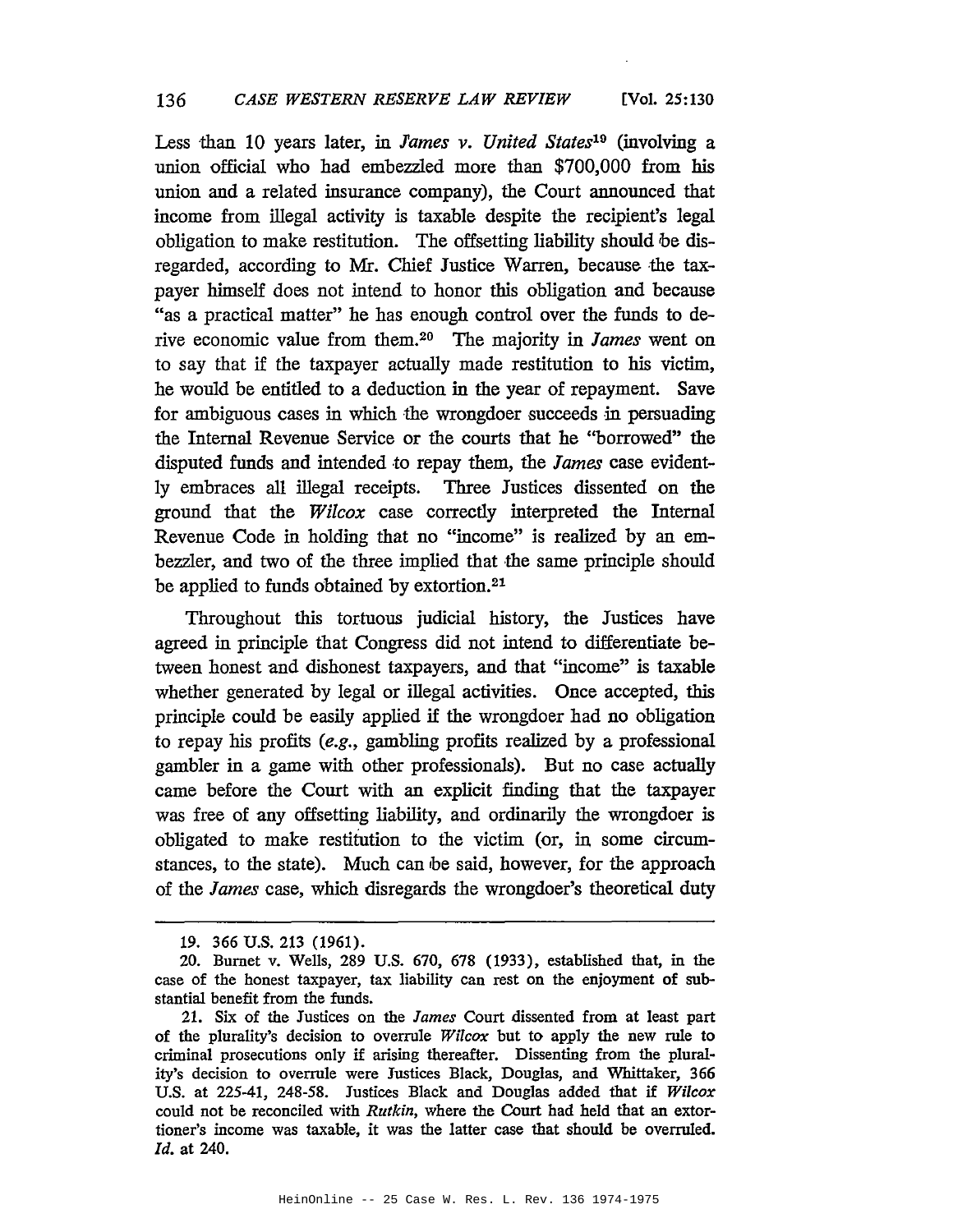to make repayment because it is disregarded by him<sup>22</sup> and rarely results in a refund to the victim. Even the dissenters accept this approach in the case of criminal activity that can be classified as a regular business.<sup>23</sup> The *lames* rationale equates illegal and legal income in the sense that the taxpayer must report both types of income on receipt, but can then deduct any amounts that are actually refunded.

### III. SHOULD ILLEGAL INCOME BE TAXED?

AJl of these Supreme Court decisions, culminating in the *lames* case, purport to interpret the word "income" as used by Congress in enacting the federal income tax statutes; the issue to be decided was what Congress intended to do about the receipts of unlawful activity, not what would be wise public policy. But explicit clues to the legislative intent were lacking, and the opinions are suffused with a concern with broader issues, a concern that reflects a clash of opinion about how the profits of illegal activity *ought* to be treated. In approaching this ultimate question, it may be helpful to start with two simple points.

The first is that a dollar of profit from unlawful activity will buy just as much as a dollar of lawful profit. The comparison is obvious enough when the lawbreaker has no obligation to surrender his profit; but even if there is such a duty, he is at least as well off as a businessman who sells his merchandise on a money-backif-not-satisfied guarantee, knowing from experience that few if any customers will demand a refund. When the receipts of a lawful business are subject to offsetting obligations of this type, the company is taxed on the aggregate amount received. It is not allowed to exclude the receipts from income on the theory that the full amount may have to be repaid to its customers (in the way borrowed funds are excluded because of the offsetting liability to make repayment), because this contingency is too unlikely to occur.24 Instead, any amounts that are actually repaid are deductible when the payments are made.

HeinOnline -- 25 Case W. Res. L. Rev. 137 1974-1975

<sup>22.</sup> Occasionally a wrongdoer, such as an embezzler who is caught *in flagrante,* agrees to make repayment, usually to forestall prosecution or to mitigate the penalty. When this occurs in the same year as the wrongful act, the receipts have been held to be nontaxable. Wilbur Buff, 58 T.C. 224 (1972).

*<sup>23.</sup> Id.* at 254-55.

<sup>24.</sup> Even if experience provides the basis for a reliable estimate of the amount that will have to be refunded, the taxpayer cannot establish a taxdeductible reserve against such future expenses, but must instead deduct them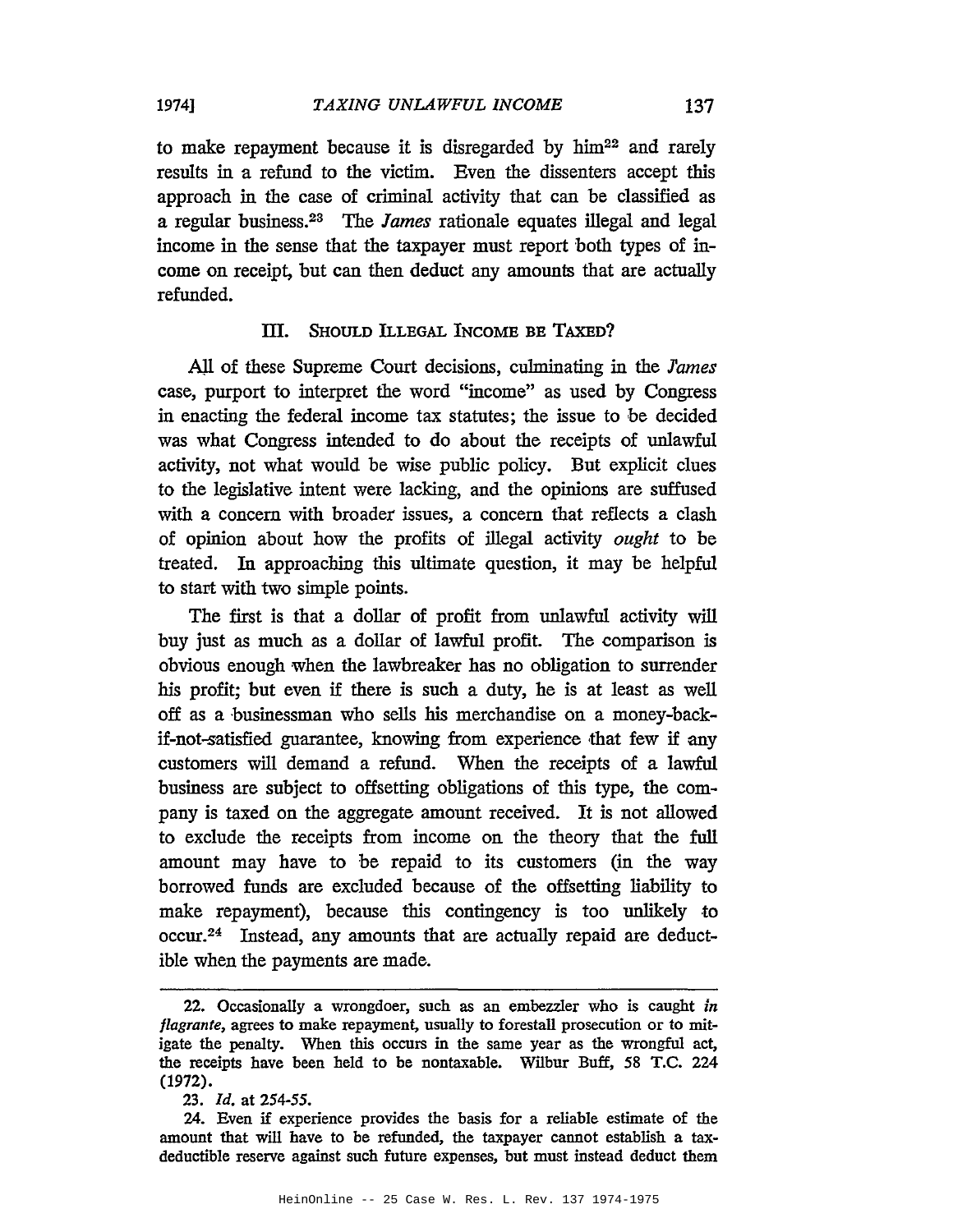The second point is that the term "income from illegal activity" is not self-defining. Income can be derived from a much wider range of unlawful activities than the bootlegging, embezzlement, and extortion that came before the Supreme Court in the cases summarized in the preceding section. The taxpayer may derive economic benefit from peripheral misconduct in a business that is entirely lawful (such as a corporate officer's illegal use, of inside information in purchasing his company's stock), from an unlawful enterprise that could be conducted (though perhaps less profitably) in conformity to law (such as a mail-order business that persistently engages in false advertising), or from behavior that is wholly unrelated to any legitimate enterprise (such as murder-for-hire). The unlawful activity may be confined to a single act of misconduct, which the taxpayer does not intend to repeat; it may consist of behavior that would have been repeated if it had not been detected by 'the police; or it may constitute a continuous business. The profits may, or may not, be refundable to the victim; if neither party to an unlawful act is a victim (e.g., bribery of a public official), the government may have a right to recover the fruits of the crime, and there may be other cases in which the status of the unlawful profit is not defined by law. The behavior. may be punishable by fine and imprisonment, or it may be unlawful only in the sense that the courts will order restitution or impose civil penalties. Whether the penalties are criminal or civil, the misconduct may be abhorrent to society and energetically prosecuted by the police, or it may be tolerated or even patronized by "respectable" segments of society.

The dissenting Justices in the *Rutkin* and *James* cases proposed to distinguish between the "regular business profits" of a bootlegger or professional gambler, which they regarded as taxable, and the "sporadic loot" of embezzlers, extortioners, and robbers, which they would not include in "income." But it is difficult to justify such a differentiation, and even more difficult to see how it could be effectively administered. Unlawful receipts are of equal economic value to the recipient whether they are sporadic or regular, and they are equally likely to be retained or spent by him. In any event, the full range of the taxpayer's unlawful activities, which would determine whether he is engaged in a "regular business" or only in "sporadic" criminal activities, will ordinarily not be known. Unless he has been convicted in a separate criminal case, the only evidence

when, as, and if they are paid. *See* B. BITTKER & L. STONE, FEDERAL IN-COME, EsTATE AND GIFT TAXATION 837-41 (4th ed. 1972).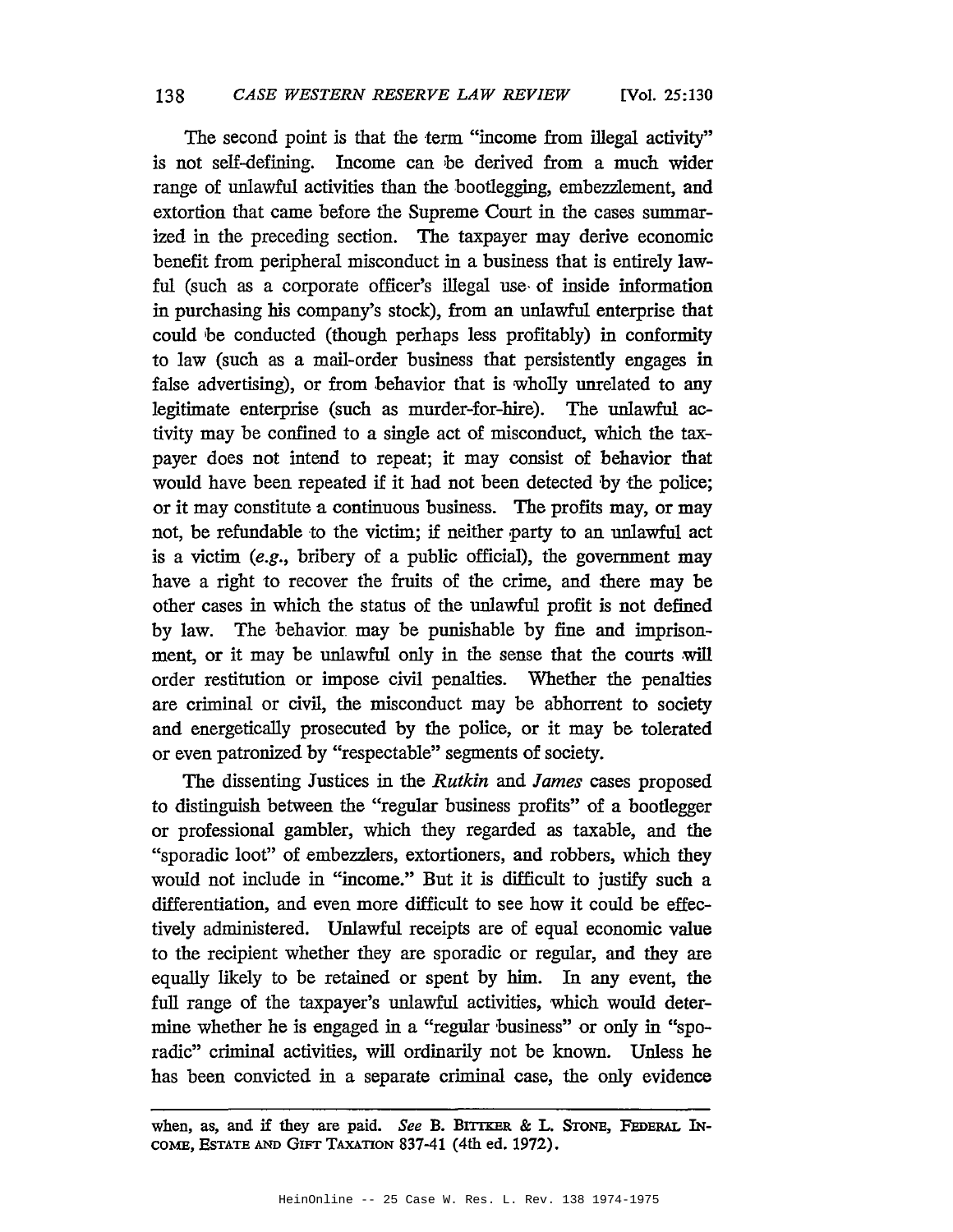in the tax case may be that his expenditures substantially exceeded the income reported on his tax returns, and that he was reputed to be a gambler, thief, corrupt public official, or loan shark. For these reasons, it would be very difficult to administer a distinction between one type of illegal income and another, whether it is based on the regularity of the receipts, the morality of the behavior, the existence of a legal duty to make restitution, or the severity of the penalties. On the other hand, a blanket exemption for all unlawful income would embrace not only the neighborhood thief and bootlegger, but also a much broader range of taxpayers, including businessmen whose profits are attributable to violations of antitrust and price control laws, health, safety, environmental, labor, and racial standards, and other governmental regulations.

A major theme in the debate over taxing income from unlawful activity is that it will not be accurately reported by its recipients, no matter what the fnternal Revenue Code provides, and that they will conceal or destroy all records of their income and assets and invoke the fifth amendment when asked for information. As a result, the Treasury will have to engage in costly investigations in an effort to enforce the law, with no assurance that the taxes actually collected will exceed its expenses. Since, it is argued, such an enforcement program is more likely 10 lose than to make money, it will be employed mainly or solely as a device to harass or prosecute persons suspected, perhaps on the basis of mere rumor or hearsay, of committing other crimes.

In one of the early bootlegger cases, the Court of Appeals for the Second Circuit accepted this explanation of the income tax prosecution before it:

It hardly needs mention that the record before us, common knowledge of prosecuting methods, and the comment of the court in sentencing {the defendant] clearly show that [he] was indicted, not to enforce a revenue law, nor penalize him for failing to comply with one, but to punish severely for dealing *largely* in liquor. . .. [T]he prohibition statute makes no difference between the sale, possession, or transportation of a bottle of liquor, and the same acts in relation to a shipload; wherefore, as Congress has furnished weapons appropriate for frontal attack only against small fry, endeavor is made to net the larger fish in the meshes of revenue, customs, and tax laws, with the ever-useful conspiracy statute in reserve for a plurality of wrongdoers. The question is not whether this is wise or politic, fair or in good taste, but whether it can legally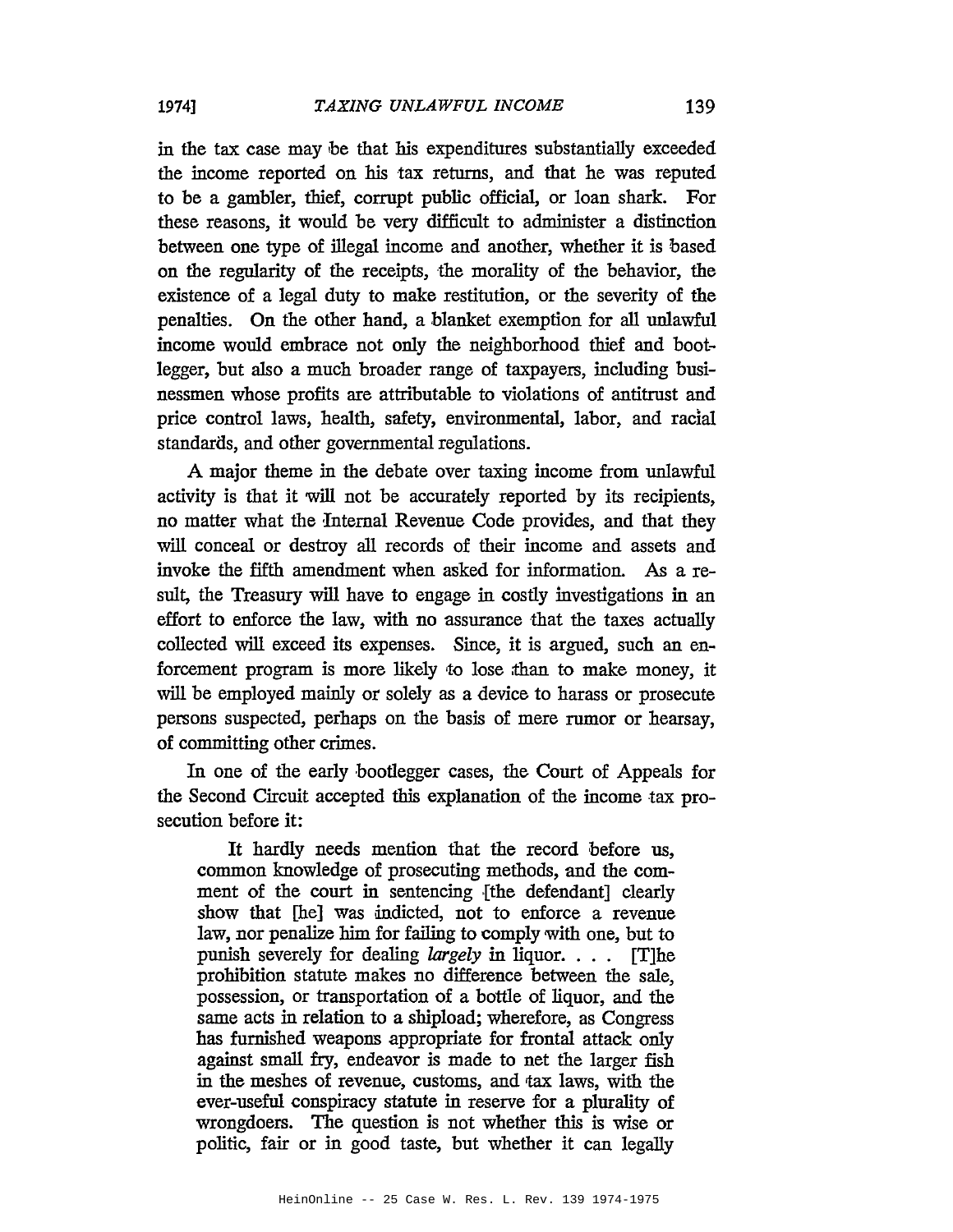be done. We think it can under the language of the statutes, and know that similar things have been done for generations.25

While these sentiments were evidently put forth in a spirit of resignation if not serenity, often there is an attitude of queasiness about what might be called the "Al Capone syndrome."

It would be fatuous to deny that taxpayers with income from unlawful activities are sometimes selected for intensive tax audit because they are suspected by officials of the Treasury or Justice Departments of violating nontax laws,<sup>26</sup> but it would be equally fatuous to overlook the many taxpayers with the same type of income whose returns come to the surface in the course of routine tax investigations. A blanket tax exemption for income from unlawful activities would apply to both groups, including, as pointed out above, numerous taxpayers with income from violations of antitrust, usury, fair advertising, health, and price control laws, whose tax returns are often selected for examination for reasons unrelated to their misconduct, under standards uniformly applied to all taxpayers. Exempting income that flows from an unlawful source in order to discourage discriminatory law enforcement is a needlessly blunt instrument. To use a term that is currently popular among constitutional lawyers, it is "overinclusive."

But it is simultaneously underinclusive. The disease that produces the "AI Capone syndrome" is discriminatory enforcement of the law, whose victims can include political enemies as well as persons suspected of engaging in criminal misconduct. Exempting the income of the latter group will do nothing for their fellow victims. A remedy is required that will discourage discriminatory law enforcement, without regard to sources from which its victims derive their income. The most drastic remedy would be a grant of tax immunity to anyone whose return was selected for audit in an irregular fashion; slightly less draconic would be a forbidden-fruit doctrine, under which the Treasury could assess a deficiency against a person whose return was improperly selected for examination only upon proof that the same deficiency would have been assessed if the return had been processed in a routine manner.

<sup>25.</sup> Steinberg v. United States, 14 F.2d 564, 566-67 (2d Cir. 1926).

<sup>26.</sup> For a discussion of the organized crime drive during President Kennedy's administration, see V. NAVASKY, KENNEDY JUSTICE 42-95 (1971). Navasky states that one of the prosecutors was described by a colleague as willing "to indict a man for spitting on the sidewalk if he thought that was the best [charge] he could get [against him]."  $Id$ , at 53.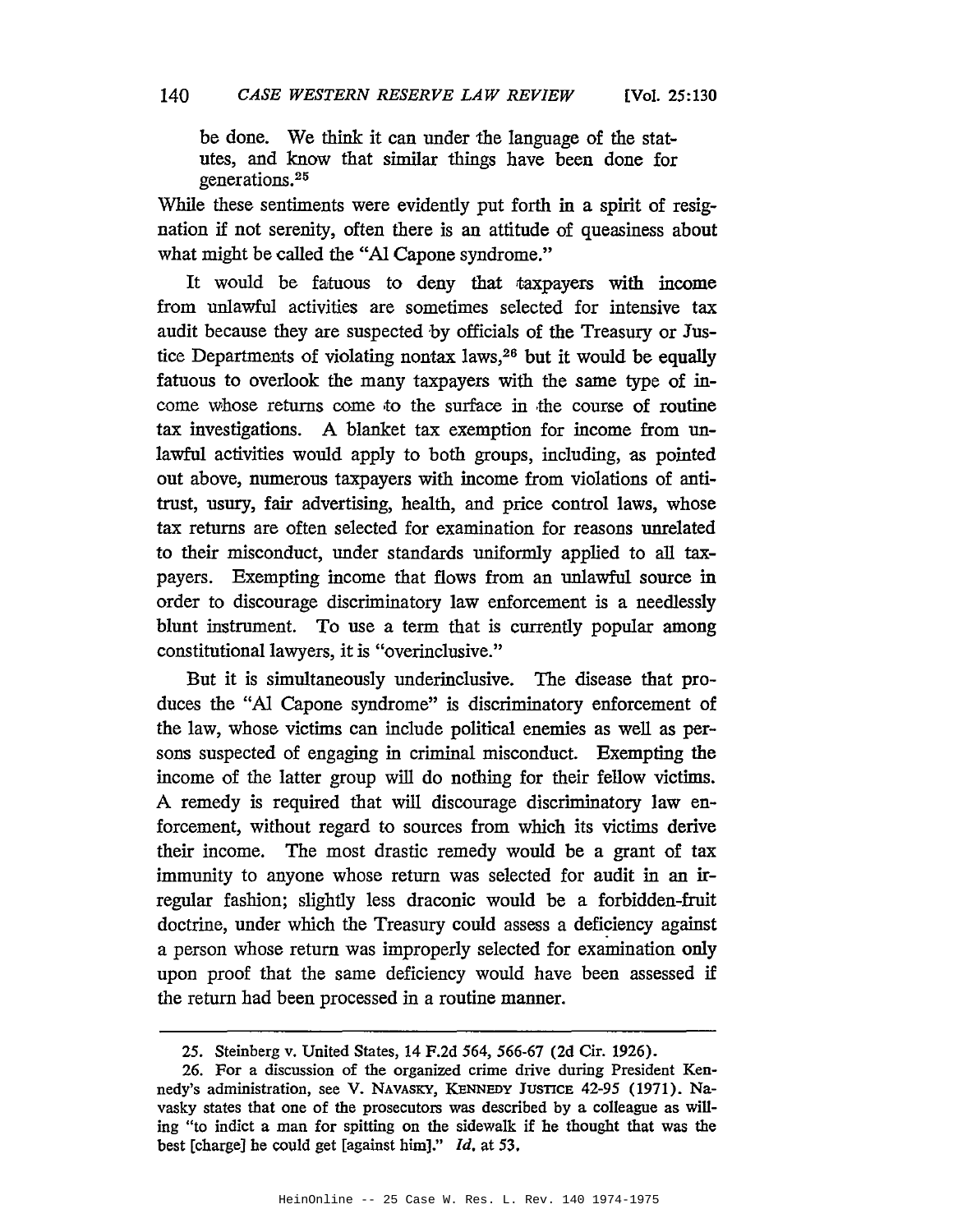Still another point needs to be made about the "Al Capone syndrome." While it is easy and proper to condemn use of the tax laws to punish someone whose "real" crime is embezzlement or black marketeering, it is difficult to decide when this has happened. Enough pillars of society are tried and convicted for tax evasion to rebut the notion that the offense is comparable to "spitting on the sidewalk,"<sup>27</sup> or that it is condoned or overlooked unless committed by one of society's outlaws. Gamblers and racketeers account for only about 10 percent of tax prosecutions; as defendants, they are outnumbered by doctors, lawyers, and accountants.28 These statistics, of course, do not prove that gamblers and racketeers have not been singled out for disproportionate attention by revenue agents; perhaps they would be even less numerous if their returns were examined in a completely routine fashion. Even so, it is altogether too glib to assert that a charge of tax evasion is no more than a pretext for prosecuting persons whose "real" offense is gambling, embezzlement, or other illegal activity, or who are reputed to engage in such misconduct. With greater accuracy, it could be said that to refrain from taxing unlawful receipts would amount to exempting persons from one law because they have violated another.

It is also too glib to assert that taxing the income of unlawful activities is a losing enterprise for the Treasury, a premise that is often used to buttress the conclusion that' punishment, rather than revenue, is the "true" reason for taxing illegal income. It is obvious that much business income is routinely reported on tax returns even though derived from activities that violate a host of regulatory statutes, and there is no evidence that auditing these returns costs more than the tax attributable to the unlawful activities. Lawyers and accountants who are familiar with the folkways of professional gamblers report that their clients, imbued with a healthy respect for the Internal Revenue Service, often report substantial amounts of income in order to avoid scrutiny by an agency that is less complaisant than their local police departments. It is, no doubt, far less common for embezzlers, corrupt public officials, and burglars to report their "sporadic loot" or even their steady profits, though a few may be foresighted enough to do so; and the circle may grow as knowledge of the tax danger spreads from one recidivist to another.

*<sup>27.</sup> See* note 26 *supra.*

<sup>28.</sup> PRESIDENT'S COMMISSION ON LAW ENFORCEMENT AND ADMINISTRATION OF JUSTICE, TASK FORCE REPORT: CRrMB AND ITS IMPAcr-AN ASSESSMENT 113 (1967).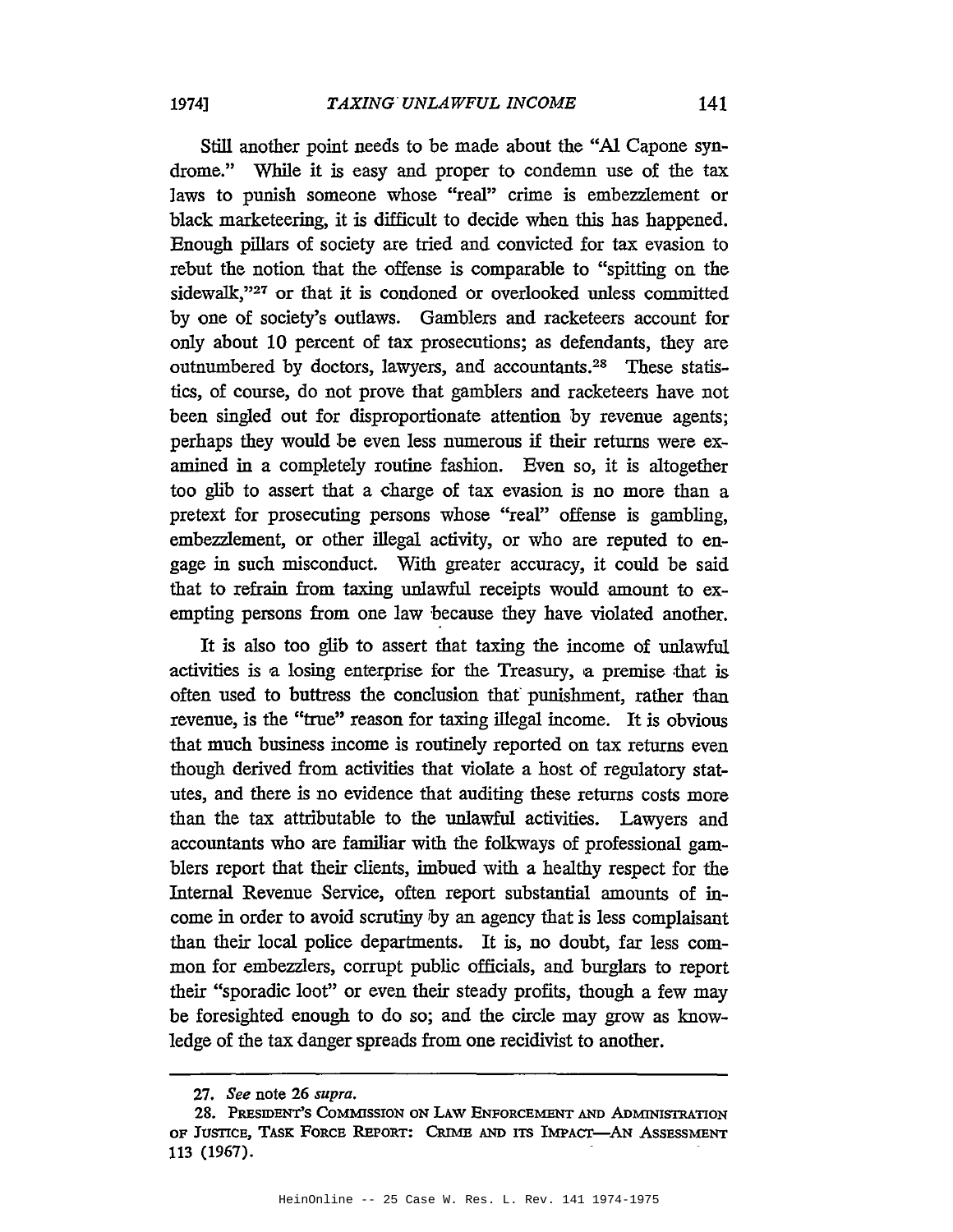Recipients of unlawful income have an aversion to written records. This is, of course, an obstacle to the revenue agent who is investigating a suspected individual's failure to file or auditing a return that is deficient in details. But lawbreakers often leave a trail of conspicuous consumption that permits the probable amount of their income to be estimated by such indirect methods as an analysis of bank deposits or net worth changes, and once a deficiency is assessed, the taxpayer has the burden of disproving the agent's computation. At *this* point, the taxpayer's lack of records hampers him more than the revenue agent.<sup>29</sup> Though the investigation of a particular taxpayer receiving unlawful income may cost the Treasury more than it produces, taxpayers who have lived through one such proceeding are ordinarily more circumspect in fillng returns in future years, and every publicized investigation induces a wave of "voluntary" filings and amended returns by other taxpayers in the same occupational class and geographical location.

In the *Rutkin* case, Mr. Justice Black ventured the "guess that this one trial has cost United States taxpayers more money than the Government will collect in taxes from extortioners in the next twenty-five years."30 This colorful speculation may be correct so far as extortioners are concerned, but it does not support the conclusion that a tax on unlawful income will produce less revenue, measured on a nationwide basis, than the cost of enforcement. Once the range of unlawful activities that may give rise to income is taken into account, a more plausible conclusion is that taxing unlawful income is a profitable enterprise for the Treasury. The cost per dollar of taxes collected is no doubt much greater than the cost of collecting taxes from employees subject to the wage withholding system, but so is the cost of enforcing the income tax in many other areas (e.g., tips, cash earnings of persons performing household services and odd jobs, etc.).

But if income from unlawful activities is taxed, will disclosure of the facts make it impossible for the taxpayer to get a fair trial? Dissenting in *Rutkin*, Mr. Justice Black argued that the tax evasion charge in that case was obscured by evidence of the defendant's criminal history and associations and that "[T]he fantastic story of supposed extortion . . . would probably never have been accepted

<sup>29.</sup> For a suggestive illustration of the problem, see James Clifford Rogers, P-H TAX CT. REP. & MEM. DEC. (43 P-H Tax Ct. Mem.) [ 74,004 (Jan. 14,1974).

<sup>30.</sup> Rutkin v. United States, 343 U.S. 130, 141 (1952).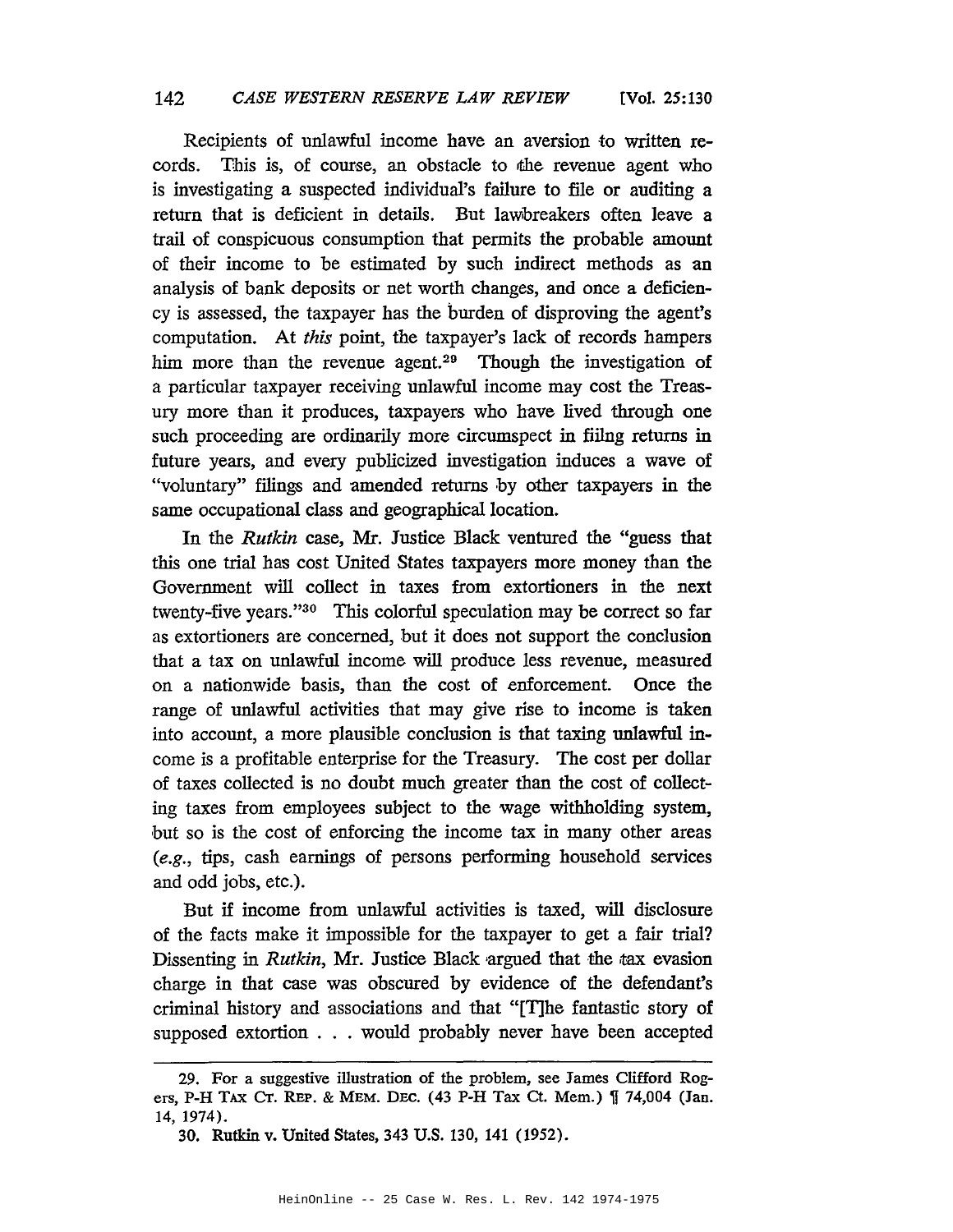-by a jury if presented in a trial uncolored by the manifold other inflammatory matters which took up 887 of the 900 pages in this 'tax evasion' case."31

Though real enough, the danger to the defendant's right to a fair trial does not justify a tax exemption for all income from unlawful activity. To begin with, a tax evasion trial may require only a minimal reference to the defendant's illegal behavior, or even none at all. If the government's case consists of evidence that the taxpayer spent more money than his reported income made available to him and that he had a "likely source" of unreported income from which the unaccounted-for funds may have come, for example, there is rarely a need for extensive details about the source, and the judge can reduce the possibility of prejudice by firm instructions to the jury. If a public official is charged with deducting the cost of his daughter's wedding as a business expense, to take another example, proof that he financed the party with funds received as bribes might well be excluded as irrelevant. Sometimes, however, more extensive or lurid evidence of the defendant's misconduct is properly offered by the government or must be introduced by the defendant himself, and he must rely on the judge, acting under the principles established by the appellate courts, to exert his authority over the jury in an effort to insure a fair trial. While the residual risk of prejudice to the defendant is not trivial, neither is it demonstrably so substantial that prosecuting persons with income from unlawful activities on federal tax evasion charges is inconsistent with the fair administration of justice. Mr. Justice Black himself was prepared to tolerate the risk of unfairness in the case of bootleggers, professional gamblers, and other "businessmen," whose income he regarded as subject to tax. And he suggested no reservations about taxing persons whose income derives from false advertising, black marketeering, usurious loans, over-ceiling rental charges, and violations of other regulatory laws, even though juries—especially in urban centers---may well find these white collar crimes as abhorrent as extortion and robbery.32

<sup>31.</sup> *ld.* at 147.

<sup>32.</sup> It should also be noted that a disallowance of deductions may entail proof by the government that the defendant was engaged in activities that a jury will disapprove. For example, in United States v. Lillehei, 357 F. Supp. 718 (D. Minn. 1973), deductions for "additional professional secretarial and maid help" were shown by the government to reflect payments to three women "whose testimony indicated . . . a rather personal relationship with the defendant." *ld.* at 724. *See also* United States v. Windham, 489 F.2d 1389 (5th Cir. 1974) (tax evasion prosecution of physician; held, reference to abortions not prejudicial).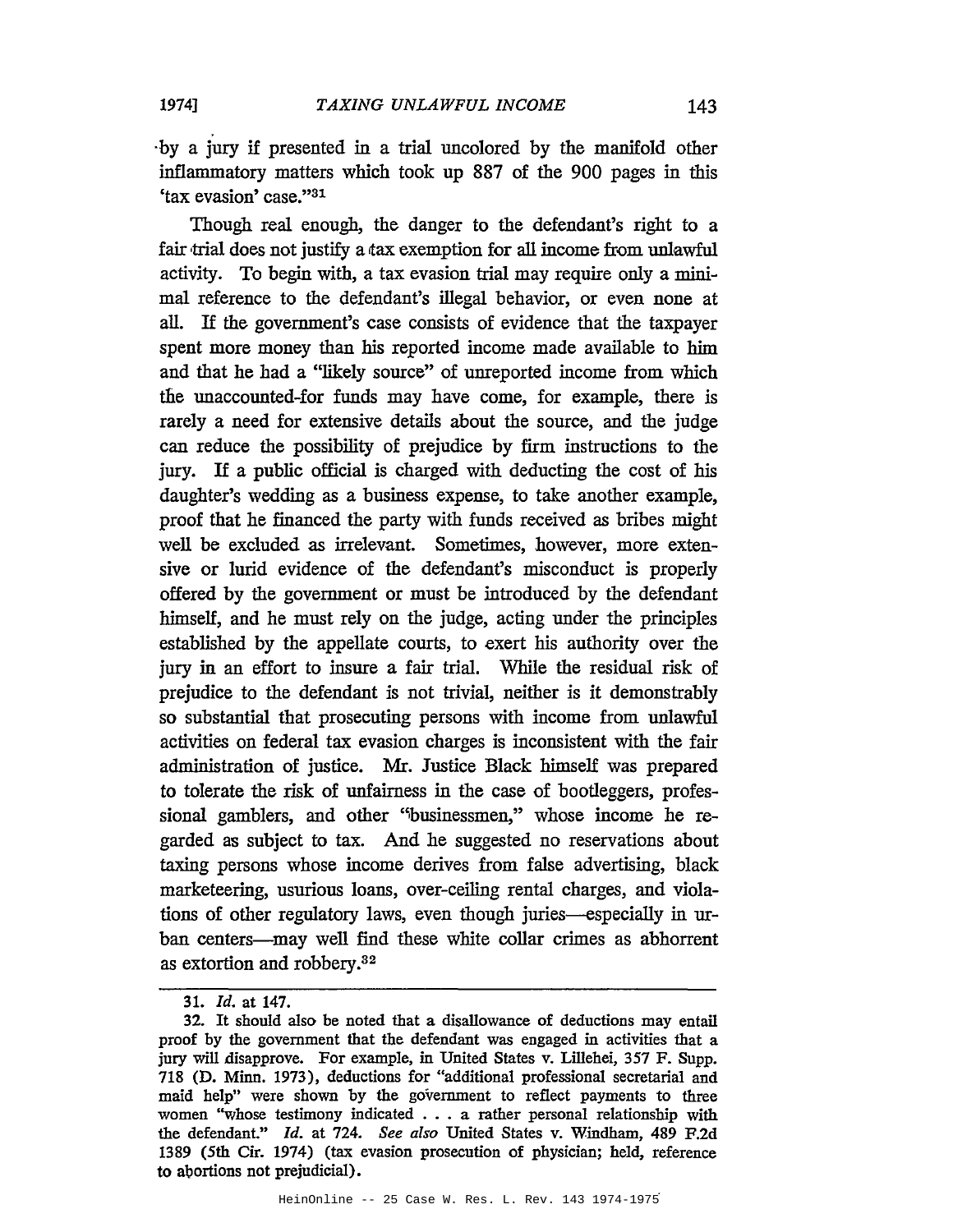I do not suggest that Mr. Justice Black was crying "wolf." The danger of unfairness is real, and it is more widespread than his remedy-tax exemption for income derived from sporadic unlawful activities-implies. If prejudice to the defendant cannot be adequately checked by a searching voir dire before the jury is impanelled and by the judge's control of the courtroom, however, it does not necessarily follow that exempting all illegal income from tax is the most appropriate remedy. A more limited corrective would be to abandon the use of criminal sanctions in such cases, leaving the defendant subject to the normal civil remedies of liability for the tax itself, interest, and penalties for negligence or deliberate disregard of the regulations. There would be, of course, a residue of unavoidable prejudice even in civil proceedings, but a regime of blanket immunity from the rules of government for everyone who *might* be treated unfairly by a jury would be intolerable.

Assuming that it is both fair and profitable to tax the profits of unlawful activities, is it degrading for the government to do so? Judge Manton, concurring in one of the early bootlegging income cases, argued that it was:

It is hard to conceive of Congress ever having had in mind that the government be paid a part of the income, gains, or profits derived from successfully carrying on this crime, or entering into a combination with the person engaged in this unlawful business to ascertain how and to what extent he shall be taxed. The Criminal Code provides punishment for those who violate the [National Prohibition Act] ... and, if severer punishment should be inflicted, it is a matter for Congress to legislate. It is incredible to believe that it was intended that a bootlegger be dignified as a taxpayer for his illegal profit, so that the government may accept his money for governmental purposes, as it accepts the money of the honest merchant taxpayer.33

Though Judge Manton's argument is not necessarily weakened by his subsequent personal history, an ironic footnote to these remarks is that he was later convicted of conspiracy to obstruct justice by accepting bribes to influence his decisions<sup>34</sup> and that the Internal Revenue Service was successful in taxing these receipts to him.<sup>85</sup> It is not known whether the government's willingness to accept money from both Judge Manton and "the honest merchant tax-

<sup>33.</sup> Steinberg v. United States, 14 F.2d 564, 569 (2d Cir. 1926).

<sup>34.</sup> United States v. Manton, 107 F.2d 834 (2d Cir. 1938), *cert. denied,* 309 U.S. 664 (1940).

<sup>35.</sup> Martin T. Manton, 17 P-H Tax Ct. Mem. 833 (1948).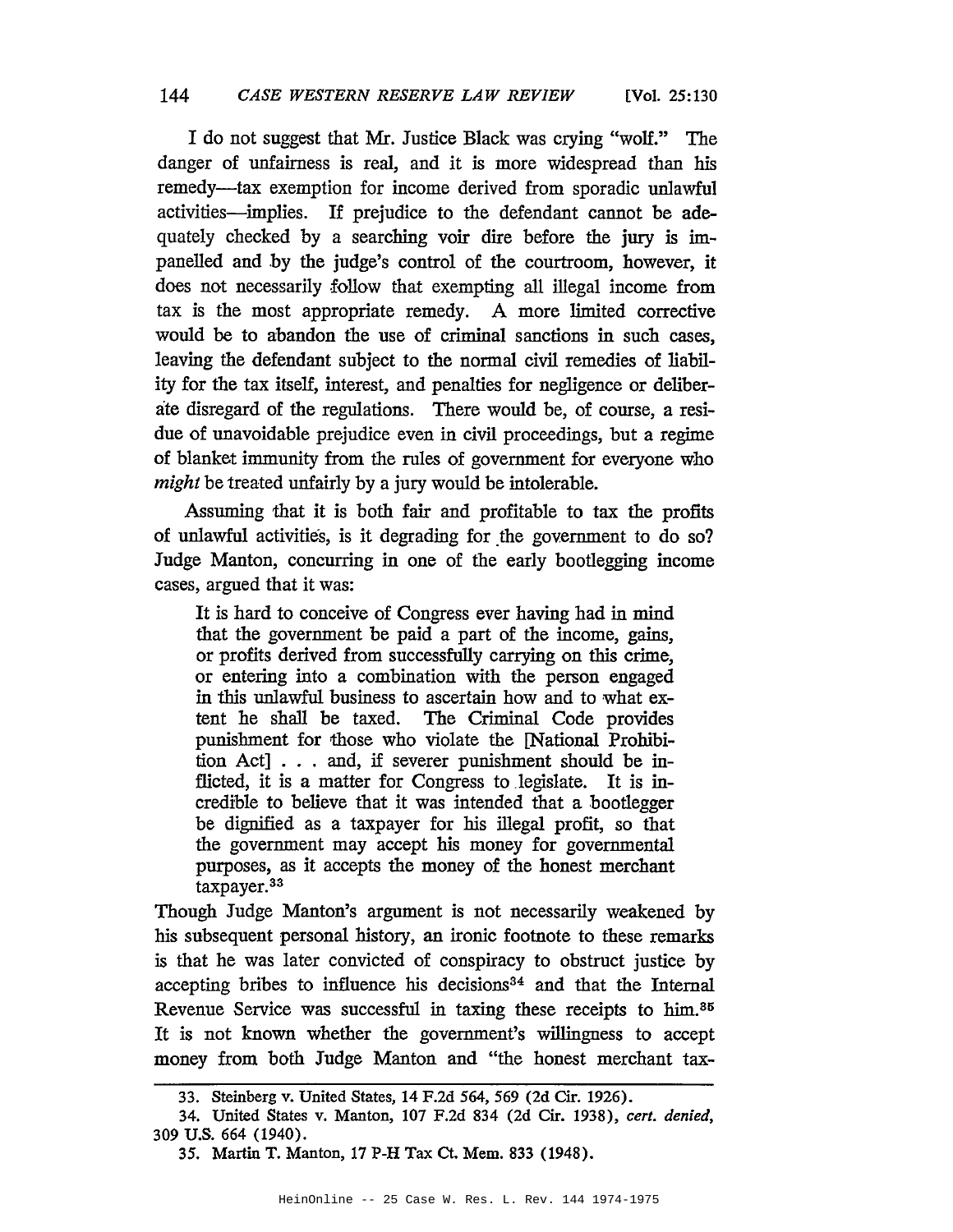payer" served to "dignify" the former or to insult the latter.

Opinions will differ, but I find the Manton theory farfetched to the point of absurdity. The notion that the government is a "silent partner" in all profitable activities because it taxes their income is a familiar and sometimes useful figure of speech, but the relationship entails no moral responsibility for the behavior of the private member of this fictional partnership. A tax is an enforced exaction that reduces the profits of the taxed enterprise, and this no more implies approval than does the confiscation and sale of a drug peddler's automobile and merchandise by the police. Moreover, as suggested earlier, unlawful income arises not only from wholly unlawful activities, like bootlegging and embezzlement, but also from a wide range of activities that could be, but are not conducted in a wholly lawful manner. If taxing income implies moral responsibility for the activities from which it flows, the government could preserve its soul only by exempting not only the income of bootleggers, but also the profits derived from violating the antitrust laws, charging over-ceiling prices, manufacturing unsafe products, and misrepresenting the quality of the taxpayer's merchandise. Finally, Judge Manton's advice turns tax exemption—often a device to encourage the exempted activity-on its head. It suggests that spiritual purity is to be obtained only by exempting, and hence encouraging, the very activity which the government should despise.

To buttress the theory that taxing an unlawful enterprise is degrading to the government, Judge Manton asserted that the mere act of computing a criminal's income is a dirty business.36 If this income is taxed, he argued, it might be necessary to allow a bootlegger to deduct any bribes paid by him, in order to comply with the Congressional intent to tax "net" rather than gross income. When this issue was raised before the Supreme Court in the *Sullivan* case, Mr. Justice Holmes said:

It is urged that if a return were made the defendant [who had been convicted of failure to file] would be entitled to deduct illegal expenses such as bribery. This by no means follows, but it will be time enough to consider the question when a taxpayer has the temerity to raise it.<sup>37</sup>

The Yankee from Olympus may have thought that no mortal taxpayer would dare to claim that bribes and other illegal payments were deductible business expenses. The issue was in fact raised in numerous later cases, however, and the courts gradually developed

<sup>36.</sup> Steinberg v. United States, 14 F.2d 564, 569 (2d Cir. 1926).

<sup>37.</sup> United States v. Sullivan, 274 U.S. 259, 264 (1927).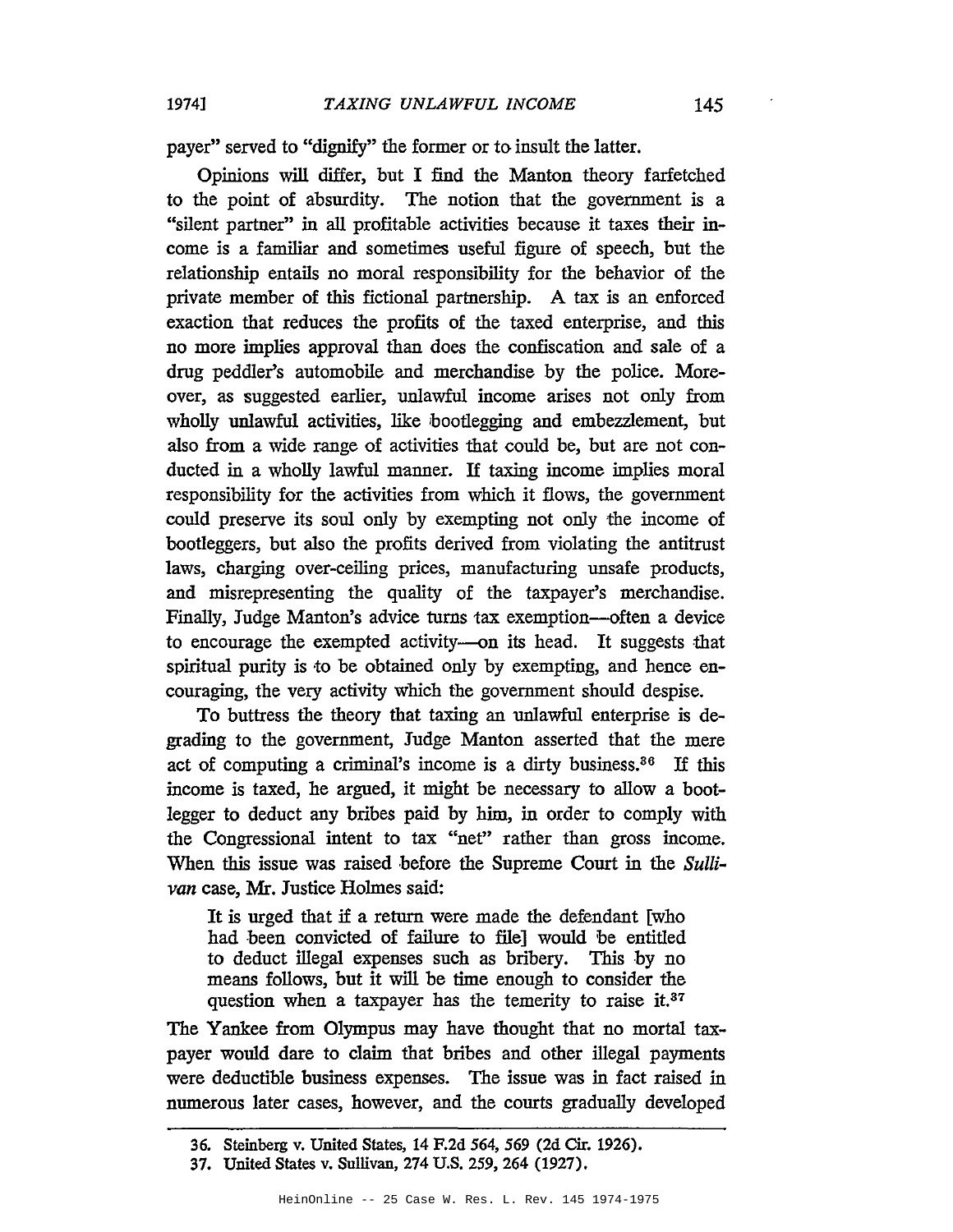a distinction between the "legal" expenses of an illegal business (e.g., salaries and rent) which the taxpayer was allowed to deduct, and its "illegal" expenses (e.g., bribes and "protection" payments) which were disallowed.38

In administering this distinction, close cases were often encountered (e.g., salaries paid to persons who were accessories to the crime,39 loss of merchandise confiscated by the police,40 and depreciation on instrumentalities of orime) which required the government to concern itself with the details of unlawful activities, as predicted by Judge Manton. But he used a misleading label in describing the audit process, which is adversary rather than cooperative, as a "combination" between the government and the criminal. There is, at most, a bit of irony in a revenue agent's bureaucratic audit of a tax return embracing unlawful income, in the course of which he must ask for documentation of its receipts and expenditures, separate "legitimate" business expenses from unlawful payments, determine whether salaries paid to accessories were in keeping with the reasonable value of their services, and so on.

There is, in fact, another irony in this area, which might have scandalized Judge Manton and titillated Mr. Justice Holmes. Because the Social Security Act's definition of "income" is taken from the Internal Revenue Code, a criminal whose activity constitutes a "trade or business" (e.g., a professional gambler or bootlegger) is covered by the self-employment tax and evidently becomes entitled, on retirement, to social security benefits geared to his earnings during the last few years of work preceding his retirement.41 If there

For discussion of the subsequent statutory amendments which now dominate, if not preempt, this area, see Taggart, *Fines, Penalties, Bribes, and Damage Payments and Recoveries,* 25 TAX L. REv. 611 (1970).

39. Commissioner v. Sullivan, 356 U.S. 27 (1958).

40. Fuller v. Commissioner, 213 F.2d 102 (10th Cir. 1954).

41. Rev. Rul. 60-77, 1960-1 CuM. BULL. 386. In response to an inquiry to the Social Security Administration regarding the number of persons whose illegal activities served as a base for social security benefits, I was advised:

The Social Security Administration keeps no records concerning whether remuneration covered for social security purposes is derived from legal or illegal activities, nor have any studies in this area been made. However, our general position in this matter would be the

*<sup>38.</sup> See* Comment, *Business Expenses, Disallowance, and Public Policy: Some Problems of Sanctioning with the Internal Revenue Code,* 72 YALE L.J. 108 (1962). *See also* James v. United States, 366 U.S. 313 (1961) (dictum to effect that repayment of embezzled funds gives rise to deduction); Raymond Mazzei, 61 T.C. No. 55 (Jan. 23, 1974) (taxpayer who invested in a bogus counterfeiting scheme cannot deduct his outlay on discovering that he was duped); Herbert E. Tharp, 41 P-H Tax Ct. Mem. 21 (1972) (taxpayer engaged in usurious loan business allowed to deduct uncollectible loans).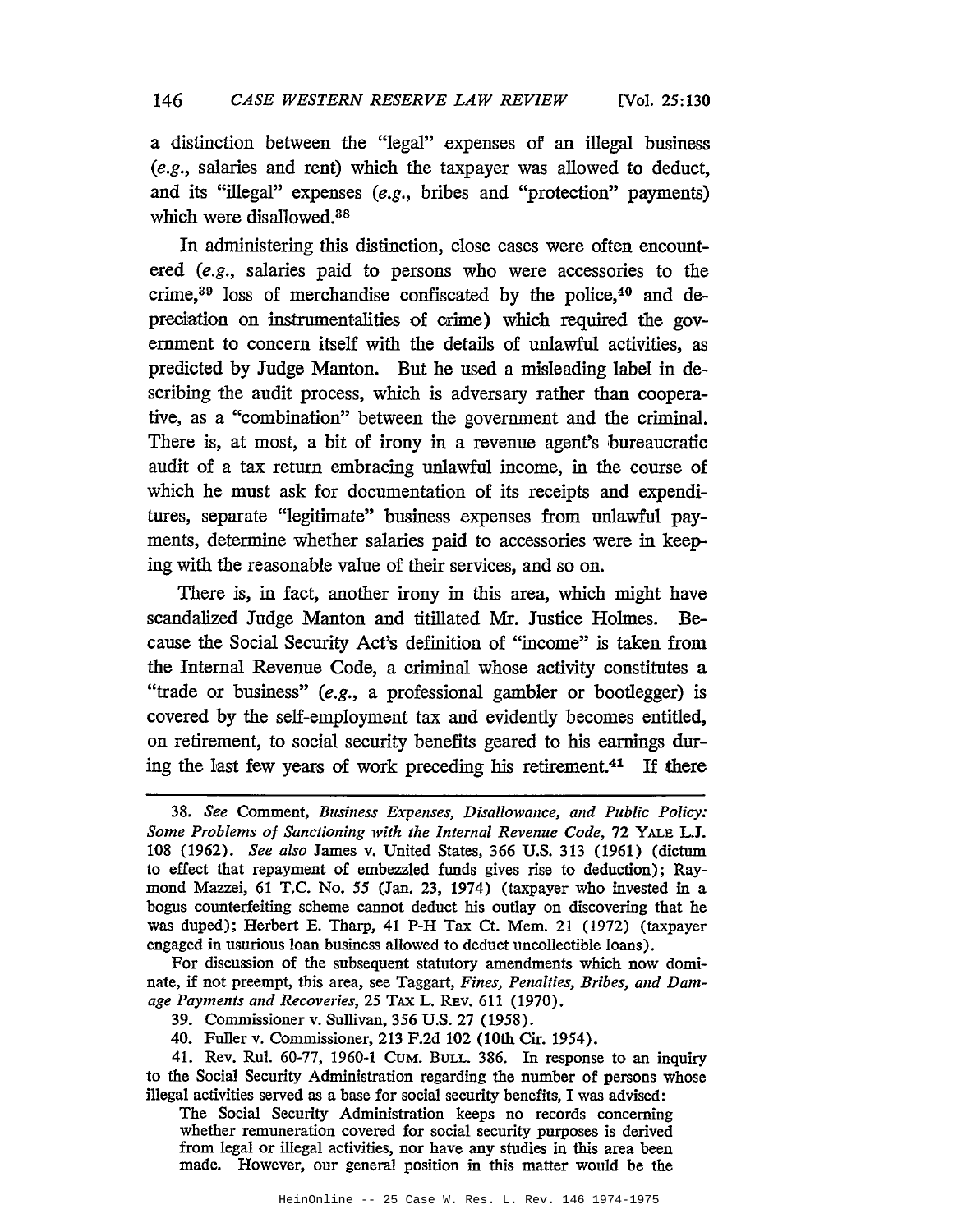is anything to the argument that the government is tainted by taxing unlawful income, perhaps the payment of these benefits serves as a purgative.

A final comment on this issue: While I perceive nothing unseemly in taxing unlawful income, one might properly object if the government's tax claim to the lawbreaker's assets was preferred over the right of his victims to be reimbursed by him for their losses. In general, however, if the victim can trace and identify his property, as in the case of a stolen work of art, he can get it back, even if the thief has nothing left to pay his taxes. Even if the property cannot be traced (e.g., cash whose serial numbers are not known), the victim will ordinarily be familiar with the facts sooner than the government, and this prior knowledge will usually enable him to establish an enforceable claim against any assets that can be discovered in the criminal's possession before the government's tax lien takes hold.<sup>42</sup> Situations can be imagined in which the victim's right to reimbursement will be subordinated to the government's right to collect taxes on the unlawful income, but they are unusual, and a corrective for this injustice could 'be provided by Congress without going so far as to confer a blanket exemption on unlawful income.43

*43. See* B. BITI'KER & L. STONE, *supra* note 24, at 124. Congress could protect the victim, for example, by adding his claim against the wrongdoer to the list of favored claims in INT. REv. CoDE OF 1954, § 6323.

same as that of the Internal Revenue Service: all remuneration from employment or self-employment is covered under social security unless specifically excepted under Section 209 and 211 respectively of the Social Security Act (42 U.S.C. 409 and 411). The legality or illegality of the activities involved is immaterial.

Letter from Hugh F. McKenna, Director, Bureau of Retirement and Survivors Insurance, to Boris I. Bittker, July 17, 1973.

<sup>42.</sup> If the victim has not stimulated an investigation of the wrongdoer by the Internal Revenue Service, he will ordinarily be interviewed by the revenue agents, and in either event will have an opportunity to file suit against the wrongdoer before the government can obtain a tax lien. If the government is unusually swift in making a jeopardy assessment, or if the victim is not interviewed by the government because his name is unknown to the investigating agents, however, his claim may be so belated that it will rank after the government's.